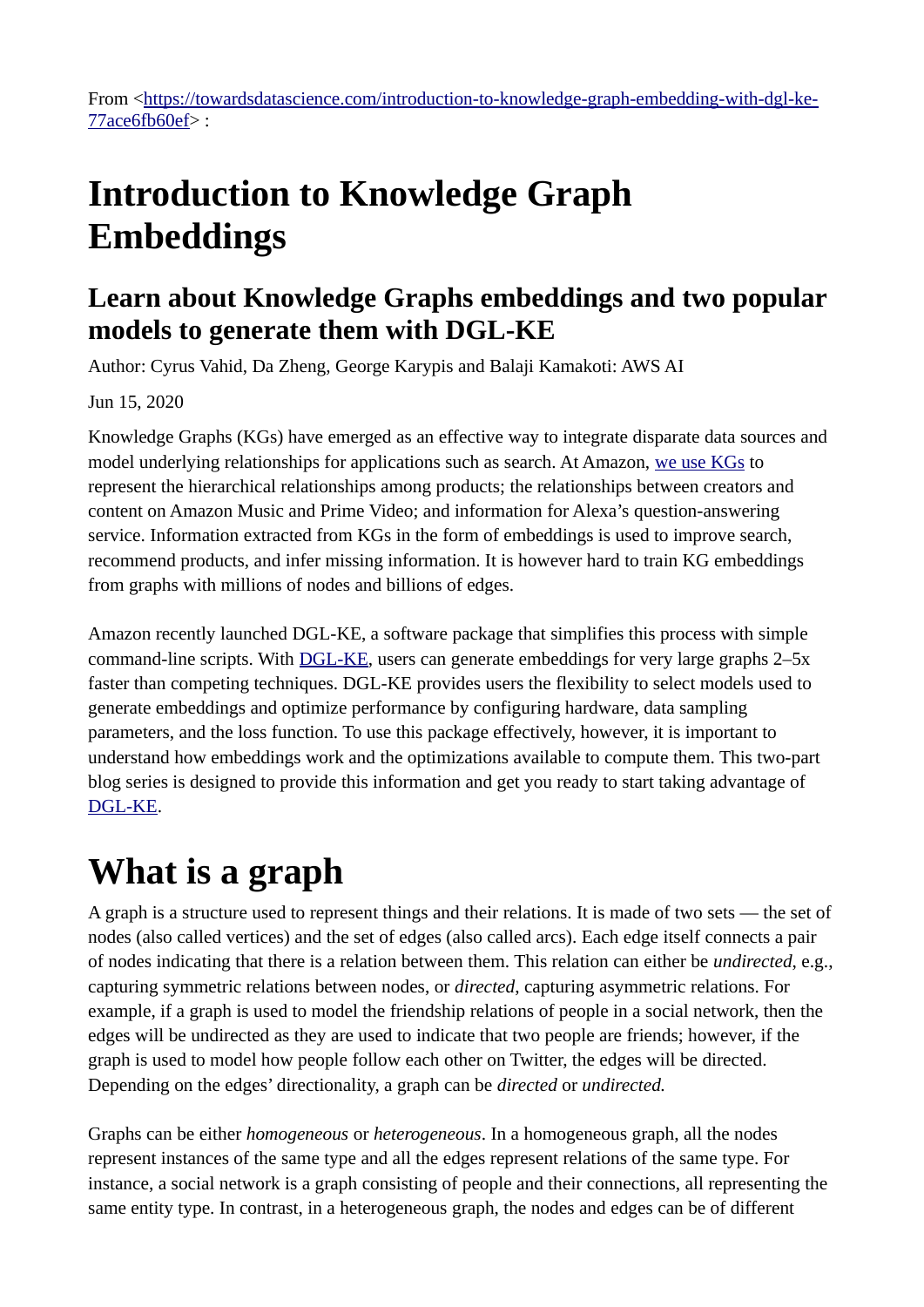types. For instance, the graph for encoding the information in a marketplace will have *buyer*, *seller*, and *product* nodes that are connected via *wants-to-buy*, *has-bought*, *is-customer-of*, and *is-selling* edges.

Finally, another class of graphs that is especially important for knowledge graphs are *multigraphs*. These are graphs that can have multiple (directed) edges between the same pair of nodes and can also contain loops. These multiple edges are typically of different types and as such most multigraphs are heterogeneous. Note that graphs that do not allow these multiple edges and selfloops are called *simple* graphs.

# **What is a knowledge graph**

In the earlier marketplace graph example, the labels assigned to the different node types (buyer, seller, product) and the different relation types (wants-to-buy, has-bought, is-customer-of, is-selling) convey precise information (often called *semantics*) about what the nodes and relations represent for that particular domain. Once this graph is populated, it will encode the knowledge that we have about that marketplace as it relates to types of nodes and relations included. Such a graph is an example of a knowledge graph.

A knowledge graph (KG) is a directed heterogeneous multigraph whose node and relation types have domain-specific semantics. KGs allow us to encode the knowledge into a form that is human interpretable and amenable to automated analysis and inference. KGs are becoming a popular approach to represent diverse types of information in the form of different types of entities connected via different types of relations.

When working with KGs, we adopt a different terminology than the traditional vertices and edges used in graphs. The vertices of the knowledge graph are often called *entities* and the directed edges are often called *triplets* and are represented as a (*h, r, t*) tuple, where *h* is the head entity, *t* is the tail entity, and *r* is the relation associating the head with the tail entities. Note that the term *relation* here refers to the type of the relation (e.g., one of wants-to-buy, has-bought, is-customer-of, and isselling).

Let's now examine a KG with cast of a people and the world in which they live.

#### **Scenario:**

**Mary** and **Tom** are *siblings* and they both are *vegetarians*, who *like* **potatoes** and **cheese**. Mary and Tom both *work* at **Amazon**. **Joe** is a bloke who is a *colleague* of Tom. To make matters complicated, Joe *loves* Mary, but we do not know if the feeling is reciprocated.

Joe *is from* **Quebec** and is proud of his native dish of **Poutine**, which is *composed* of potato, cheese, and **gravy**. We also know that gravy *contains* **meat** in some form.

Joe is excited to invite Tom for dinner and has sneakily included his sibling, Mary, in the invitation. His plans are doomed from the get-go as he is planning to serve the vegetarian siblings his favorite Quebecois dish, Poutine.

Oh! by the way, a piece of geography trivia: Quebec *is located* in a **province** of the same name which in turn *is located* in **Canada**.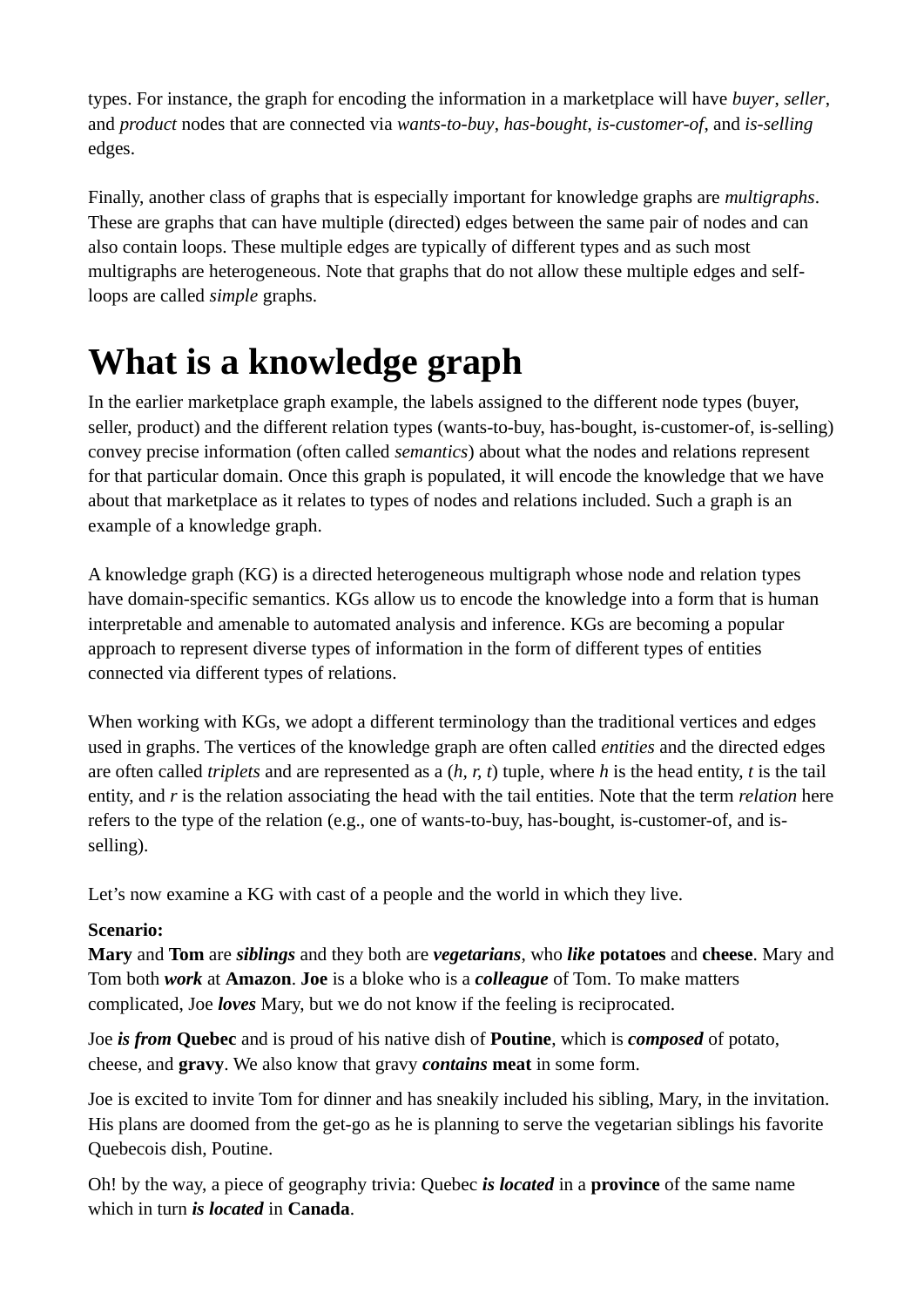There are several relationships in this scenario that are not explicitly mentioned but we can simply infer from what we are given:

- Mary is a colleague of Tom.
- Tom is a colleague of Mary.
- Mary is Tom's sister.
- Tom is Mary's brother.
- Poutine has meat.
- Poutine is not a vegetarian dish.
- Mary and Tom would not eat Poutine.
- Poutine is a Canadian dish.
- Joe is Canadian.
- Amazon is a workplace for Mary, Tom, and Joe.

Some interesting negative conclusions seem intuitive to us, but not to the machine:

- Potato *does not like* Mary.
- Canada *is not from* Joe.
- Canada *is not located* in Quebec.
- $\bullet$  …

What we have examined is a knowledge graph, a set of nodes with different types of relations:

- 1-to-1: Mary is a sibling of Tom.
- 1-to-N: Amazon is a workplace for Mary, Tom, and Joe.
- N-to-1: Joe, Tom, and Mary work at Amazon.
- N-to-N: Joe, Mary, and Tom are colleagues.

There are other categorization perspectives on the relationships as well:

- Symmetric: Joe is a colleague of Tom entails Tom is also a colleague of Joe.
- Antisymmetric: Quebec is located in Canada entails that Canada cannot be located in Quebec.

Figure 1 visualizes a KG that describes the *World of Mary*. For more information on how to use the examples, please refer to the [code](https://github.com/cyrusmvahid/GNNTrainingMaterial/tree/master/supporting_examples) embedded.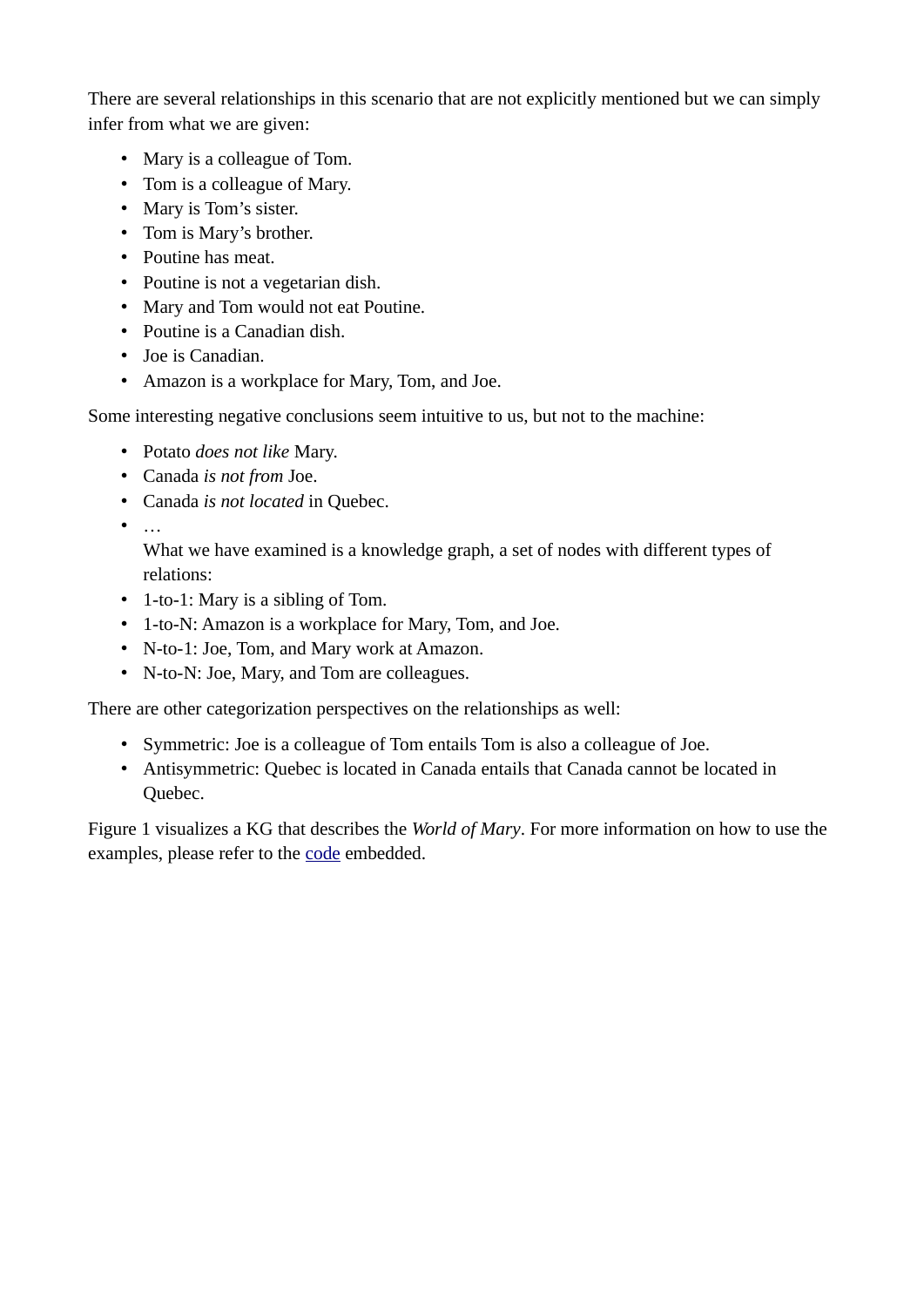

Figure1: World of Mary

### **Knowledge graph embeddings**

Knowledge graph embeddings (KGEs) are low-dimensional representations of the entities and relations in a knowledge graph. They provide a generalizable context about the overall KG that can be used to infer relations. In the World of Mary visualized above, embeddings provide insights about relations among Mary, Joe, and Tom. In a larger and more dense KG, embeddings could provide insights about molecular property interactions to accelerate drug discovery or cluster user behaviors of scammers in a gaming network.

The knowledge graph embeddings are computed so that they satisfy certain properties; i.e., they follow a given KGE *model.* These KGE models define different *score functions* that measure the distance of two entities relative to its relation type in the low-dimensional embedding space. These score functions are used to train the KGE models so that the entities connected by relations are close to each other while the entities that are not connected are far away.

There are many popular KGE models such as [TransE](https://papers.nips.cc/paper/5071-translating-embeddings-for-modeling-multi-relational-data.pdf), [TransR](https://www.aaai.org/ocs/index.php/AAAI/AAAI15/paper/viewPaper/9571), [RESCAL](http://citeseerx.ist.psu.edu/viewdoc/download?doi=10.1.1.383.2015&rep=rep1&type=pdf), [DistMult,](https://arxiv.org/abs/1412.6575) [ComplEx,](http://proceedings.mlr.press/v48/trouillon16.pdf) and [RotatE](https://arxiv.org/pdf/1902.10197.pdf), which define different score functions to learn entity and relation embeddings. DGL-KE makes these implementations accessible with a simple input argument in the command line script. In this post, we introduce and compare TransE and TransR, two common methods to provide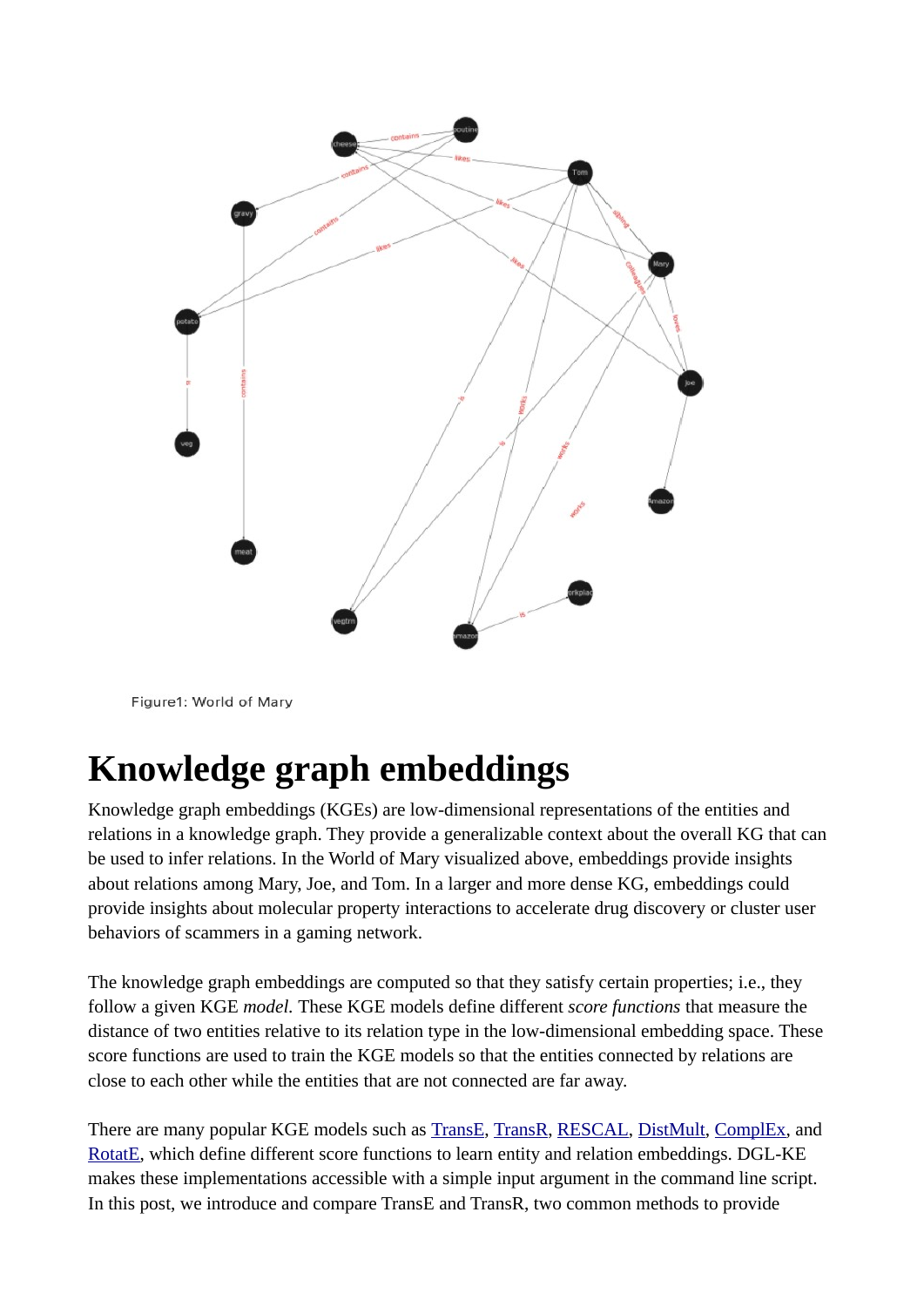readers some intuition about the models and the tradeoffs

#### **TransE**

[Translation based embedding model \(TransE\)](https://arxiv.org/pdf/1806.01973.pdf) is a representative translational distance model that represents entities and relations as vectors in the same semantic space of dimension Rd, where d is the dimension of the target space with reduced dimension. A fact in the source space is represented as a triplet (h,r,t) where h is short for the *head*, r is for the *relation*, and t is for the *tail*. The relationship is interpreted as a translation vector so that the embedded entities are connected by relation r have a short distance. [3, 4]

In terms of vector computation, it could mean adding a head to a relation should approximate to the relation's tail or  $h+r \approx t$ .

For example if  $h_1 = emb("Ottawa"), h_2 = emb("Berlin"), t_1 = emb("Canada"), t_2 = ("Germany")$ , and finally  $r =$ "  $CapilatOf$ ", then  $h_1 + r$  and  $h_2 + r$  should approximate  $t_1$  and  $t_2$ respectively.

TransE performs linear transformation and the scoring function is negative distance between:



**Entity and Relation Space** Figure 3: TransE

#### **TransR**

TransE cannot cover a relationship that is not 1-to-1 as it learns only one aspect of similarity. TransR addresses this issue with separating relationship space from entity space where h, t  $\in \mathbb{R}^k$  and  $\mathbb{S}r \in \mathbb{R}^d$ . The semantic spaces do not need to be of the same dimension. In the multi-relationship modeling, we learn a projection matrix  $M \in \mathbb{R}^{k \times d}$  for each relationship that can project an entity to different relationship semantic spaces. Each of these spaces captures a different aspect of an entity that is related to a distinct relationship. In this case, a head node, h, and tail node, t with a relationship r are projected into the relationship space using the learned projection matrix  $M<sub>r</sub>$  as  $h_r = hM_r$  and  $t_r = tM$  respectively. Figure 4 illustrates this projection.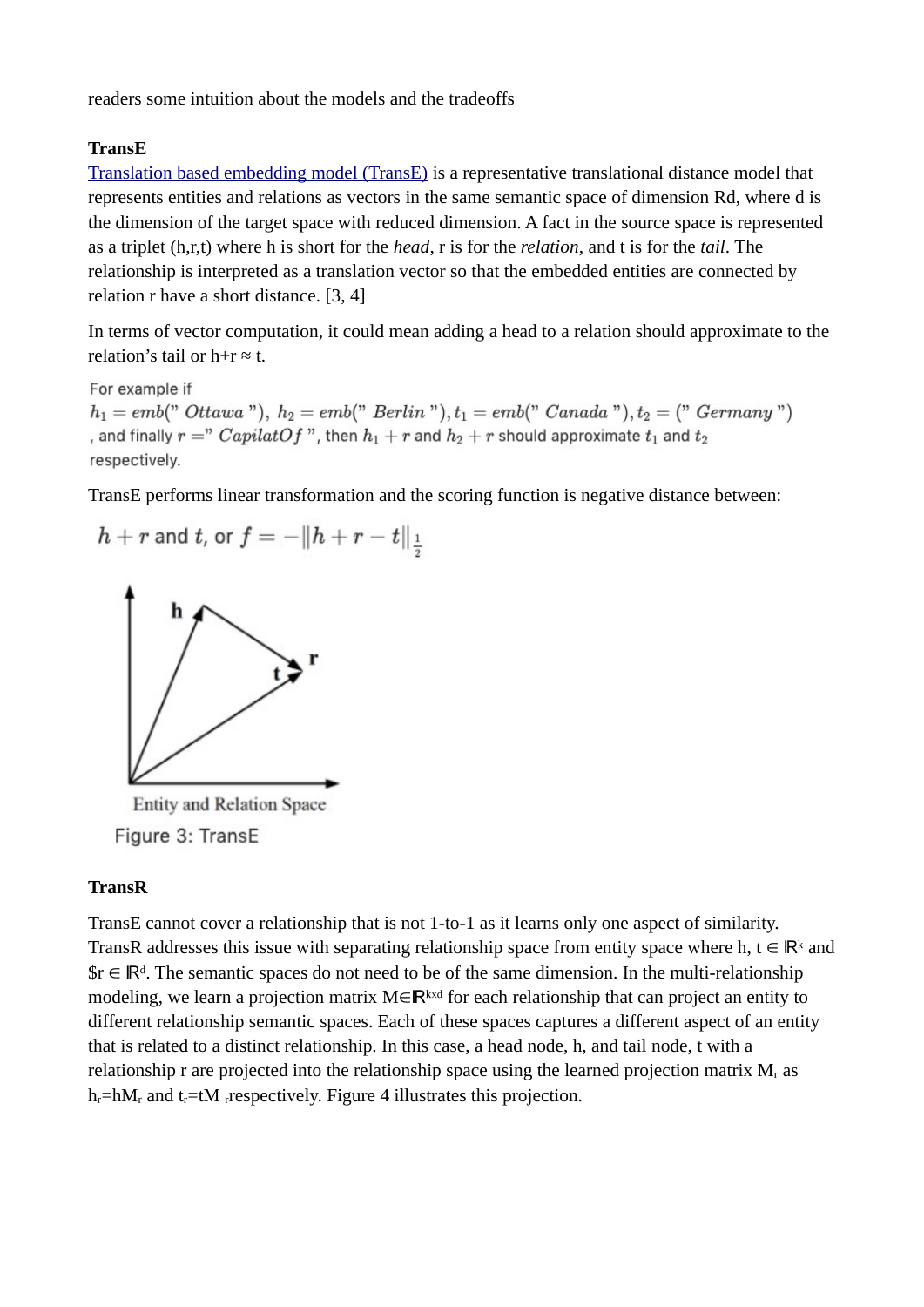

Figure 4: TransR projecting different aspects of an entity to a relationship space.

Let us explore this using an example. Mary and Tom are siblings and colleagues. They both are vegetarians. Joe also works for Amazon and is a colleague of Mary and Tom. TransE might end up learning very similar embeddings for Mary, Tom, and Joe because they are colleagues but cannot recognize the (not) sibling relationship. Using TransR, we learn projection matrices: M\_sibling, M\_colleague, and M\_vegetarian that perform better at learning relationship like (not)sibling.

The score function in TransR is similar to the one used in TransE and measures the euclidean distance between h+r and t, but the distance measure is per relationship space. More formally:

$$
f_r=\|h_r+r-t_r\|_2^2
$$

Another advantage of TransR over TransE is its ability to extract compositional rules. The ability to extract rules has two major benefits. It offers richer information and has a smaller memory space as we can infer some rules from others.

#### **Tradeoffs**

The benefits from more expressive projections in TransR adds to the complexity of the model and a higher rate of data transfer, which has adversely affected distributed training. TransE requires O(*d*) parameters per relation, where dd is the dimension of semantic space in TransE and includes both entities and relationships. As TransR projects entities to a relationship space of dimension kk, it will require O(*kd*) parameters per relation. Depending on the size of k, this could potentially increase the number of parameters drastically. In exploring DGL-KE, we will examine the benefits of [DGL-KE](https://github.com/awslabs/dgl-ke) in making computation of knowledge embedding significantly more efficient. [5], [7]

For a detailed overview of other implementations in [DGL-KE](https://github.com/awslabs/dgl-ke), please check out our documentation.

### **What's Next?**

In this blog post, we introduced the concept of Knowledge Graph embeddings (KGEs), how they work and two popular methods to generate KGEs. In our [next post](https://towardsdatascience.com/optimize-knowledge-graph-embeddings-with-dgl-ke-1fff4ab275f2?source=email-ad11aea5ba40-1592228879945-layerCake.autoLayerCakeWriterNotification-------------------------c241be34_5fc5_43b9_a2f1_4c0d47b32e26&sk=c5e477feb73aba2119c44ea54d91bf47), we will explore how options available to accelerate training with [DGL-KE.](https://github.com/awslabs/dgl-ke)